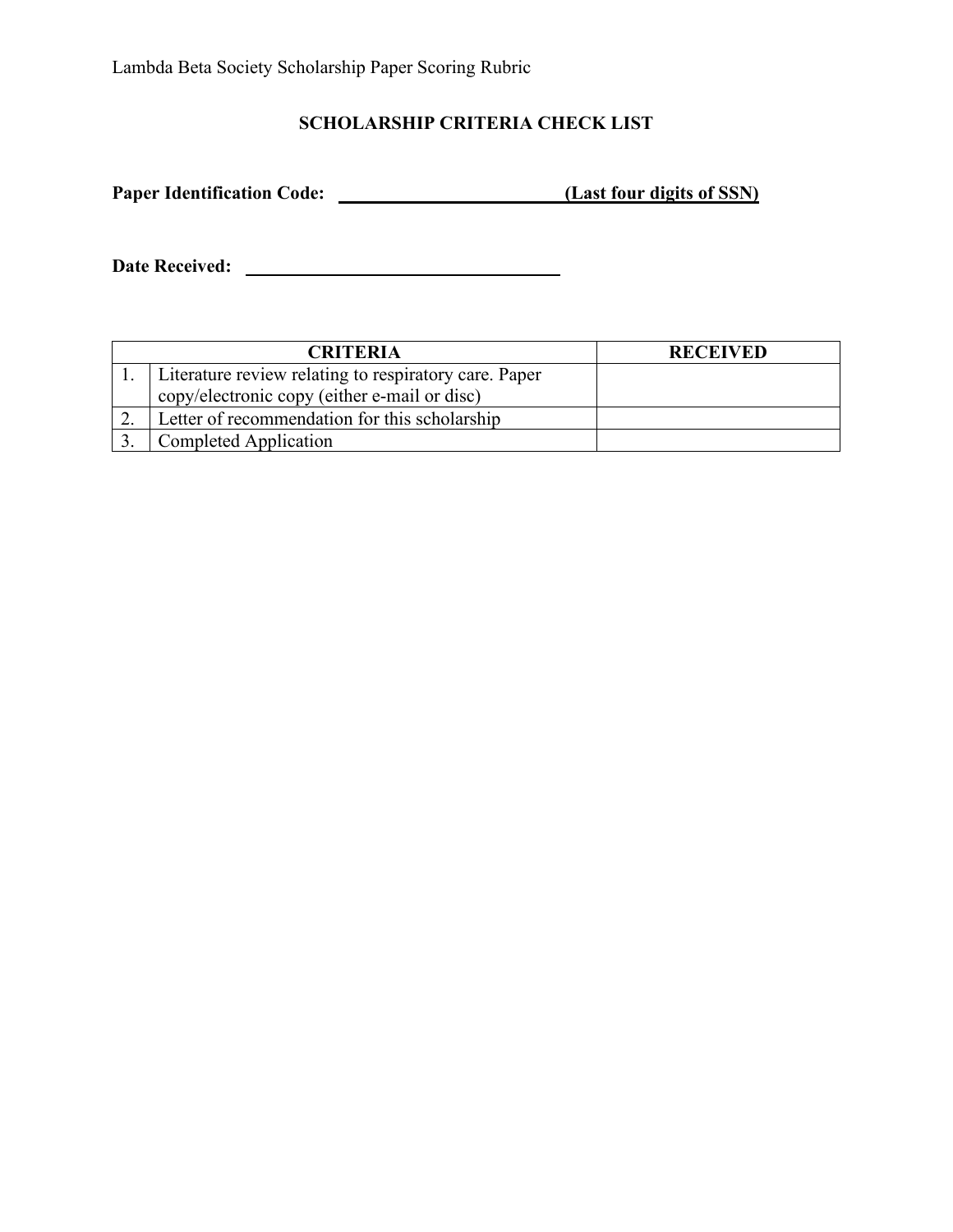| Element                                                                                                                                                                                                                                                                                                                                                                                                                                                                                                                                                                                                                                                                                                                       | $\overline{0}$                                                                                                                                            |                                                                                                                                                                                                                                                     | $\overline{2}$                                                                                                                                                                                                            | $\overline{3}$                                                                                                                                                                                                   |
|-------------------------------------------------------------------------------------------------------------------------------------------------------------------------------------------------------------------------------------------------------------------------------------------------------------------------------------------------------------------------------------------------------------------------------------------------------------------------------------------------------------------------------------------------------------------------------------------------------------------------------------------------------------------------------------------------------------------------------|-----------------------------------------------------------------------------------------------------------------------------------------------------------|-----------------------------------------------------------------------------------------------------------------------------------------------------------------------------------------------------------------------------------------------------|---------------------------------------------------------------------------------------------------------------------------------------------------------------------------------------------------------------------------|------------------------------------------------------------------------------------------------------------------------------------------------------------------------------------------------------------------|
| <b>Relevance:</b><br>The paper demonstrates clear<br>implications for the profession of<br>respiratory care. Areas of practice<br>may include cardiopulmonary<br>diagnostics, continuing<br>care/rehabilitation, management,<br>education, adult acute care,<br>perinatal/pediatric care, subacute care,<br>transport, or home respiratory care<br>and research.<br>*Weight this element x2                                                                                                                                                                                                                                                                                                                                   | Information has<br>little or nothing to<br>do with<br>contemporary<br>practice of<br>respiratory care.                                                    | Information<br>presented relates to<br>the practice of<br>respiratory care. No<br>details and/or<br>examples were<br>given.                                                                                                                         | Information<br>clearly relates to<br>the practice of<br>respiratory care.<br>It includes<br>supporting<br>details and/or<br>examples for<br>one or two<br>clinical<br>situations.                                         | Information<br>clearly relates<br>to the practice<br>of respiratory<br>care. It<br>includes<br>supporting<br>details and/or<br>examples for<br>multiple<br>clinical<br>situations.                               |
| <b>Content:</b><br>An appropriate amount of information<br>is presented. While the amount of<br>information presented will be<br>determined by the topic, it is<br>recommended that the length not<br>exceed 3,000 words or approximately<br>11 double-spaced pages, including<br>references, tables and figures<br>*Weight this element x3                                                                                                                                                                                                                                                                                                                                                                                   | The paper is<br>cursory and does<br>not adequately<br>address any<br>element of<br>respiratory care.<br>No summary is<br>provided.                        | The paper pulls<br>statements directly<br>from sources<br>without expansion.<br>Summary is present<br>but lacks<br>organization.                                                                                                                    | The paper<br>contains several<br>direct statements<br>from resources,<br>not all<br>statements are<br>expanded to<br>show consistent<br>evidence of<br>critical thinking.<br>Summary is<br>present and well<br>organized. | The paper<br>presents<br>critical and<br>supportive<br>information<br>from relevant<br>resources.<br>Critical<br>thinking is<br>demonstrated<br>consistently.<br>Summary is<br>present and<br>well<br>organized. |
| <b>Methodological Adequacy:</b><br>The method of reporting should<br>include an introduction which<br>addresses the theme or purpose and/or<br>a statement of the problem; a<br>background or overview of pertinent<br>literature; and, the body of the paper<br>should include documented<br>supporting evidence. Manuscripts<br>reporting empirical studies must have<br>clearly described designs, methods,<br>and clearly formulated<br>findings/conclusions supported by<br>valid, reliable data. Other manuscripts<br>(e.g., on theory development,<br>methodologic issues, or review of the<br>literature) must be supported by<br>appropriate documentation, reasoning<br>and/or examples.<br>*Weight this element x3 | The paper is not<br>adequate based<br>on the method of<br>presentation. It is<br>missing one or<br>more of the<br>required<br>methodological<br>elements. | The paper is<br>marginally adequate<br>based on the method<br>of presentation.<br>While all elements<br>are present based on<br>the methodological<br>choice, one or more<br>elements are<br>missing or the<br>findings/conclusions<br>superficial. | The paper is<br>adequate based<br>on the method of<br>presentation. All<br>elements are<br>present based on<br>the<br>methodological<br>choice; minor<br>errors are<br>present.                                           | The paper<br>meets all of<br>the<br>requirements<br>of the<br>methodologic<br>choice in its<br>method of<br>presentation.<br>Also included<br>are supporting<br>details and/or<br>examples.                      |

## **Scoring Rubric for Lambda Beta Scholarship Papers**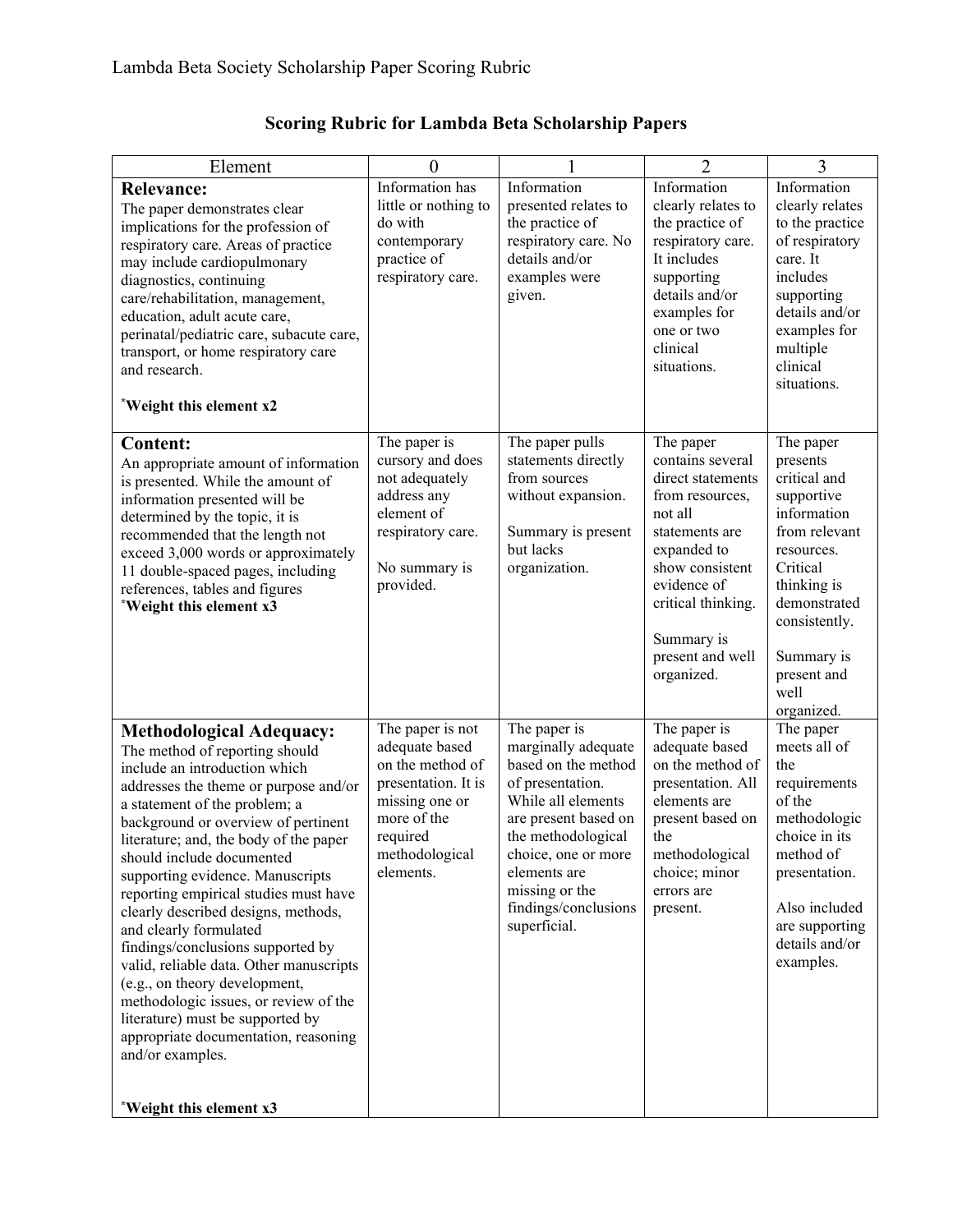| Element                                                                                                                                                                                                                                                                                                                                                                                                                                                                                                                              | $\overline{0}$                                                                                                                                                                                                        |                                                                                                                                                                                                                            | $\overline{2}$                                                                                                                                                                                                                                                                                                             | 3                                                                                                                           |
|--------------------------------------------------------------------------------------------------------------------------------------------------------------------------------------------------------------------------------------------------------------------------------------------------------------------------------------------------------------------------------------------------------------------------------------------------------------------------------------------------------------------------------------|-----------------------------------------------------------------------------------------------------------------------------------------------------------------------------------------------------------------------|----------------------------------------------------------------------------------------------------------------------------------------------------------------------------------------------------------------------------|----------------------------------------------------------------------------------------------------------------------------------------------------------------------------------------------------------------------------------------------------------------------------------------------------------------------------|-----------------------------------------------------------------------------------------------------------------------------|
| <b>Citations and References:</b><br>Manuscripts and citations should be<br>prepared in accordance with the RC<br>Journal format. Please see<br>http://rc.rcjournal.com/content/author-<br>guidelines. Include citations for<br>images that are not open source in the<br>paper. Place the references at the end<br>of the paper. References should be<br>listed as they appear in the text, not<br>alphabetically. Include year, volume<br>number, and inclusive page numbers.<br>Double-space references.<br>Weight this element x2 | Citations are not<br>included.<br>References are<br>not drawn from<br>an appropriate<br>scientific (e.g.,<br>peer reviewed)<br>literature base.                                                                       | Citations do not<br>conform to RC<br>Journal<br>requirements.<br>References include,<br>but are not<br>consistently drawn,<br>from the scientific<br>literature.                                                           | Citations do not<br>conform to RC<br>Journal<br>requirements.<br>References are<br>consistently<br>drawn from peer<br>reviewed<br>literature.                                                                                                                                                                              | Citations are<br>cited<br>correctly.<br>References are<br>consistently<br>drawn from<br>the peer<br>reviewed<br>literature. |
| Organization, Style, and<br><b>Proofreading:</b><br>A scholarly paper presents evidence<br>of critical thinking and the ability of<br>the student to show transition between<br>paragraphs and topics.<br>The presentation and article content<br>are the responsibility of the author.<br>Authors should make every attempt to<br>proof their article for errors in<br>spelling, sequencing of content,<br>structure and style before submitting<br>their article to Lambda Beta.<br>Weight this element x2                         | Presentation of<br>paper is too<br>elementary.<br>Logic of<br>arguments is not<br>made clear;<br>transition<br>between topics is<br>not evident.<br>Numerous $(>=5)$<br>errors in grammar<br>or spelling per<br>page. | Aspects of paper are<br>too elementary.<br>Organization of<br>paper appears<br>haphazard;<br>transition between<br>topics is not evident.<br>Several $(3 \text{ to } 5)$<br>errors in grammar<br>or spelling per<br>page). | The paper is<br>generally clear;<br>a few minor<br>points may be<br>confusing or not<br>well presented.<br>The paper is<br>generally well<br>organized;<br>transition<br>between topics<br>is logical and<br>shows evidence<br>of critical<br>thinking.<br>Few errors $(\leq 3)$<br>in grammar or<br>spelling per<br>page. | The paper is<br>clear, logical<br>and organized.<br>No errors in<br>grammar or<br>spelling per<br>page.                     |